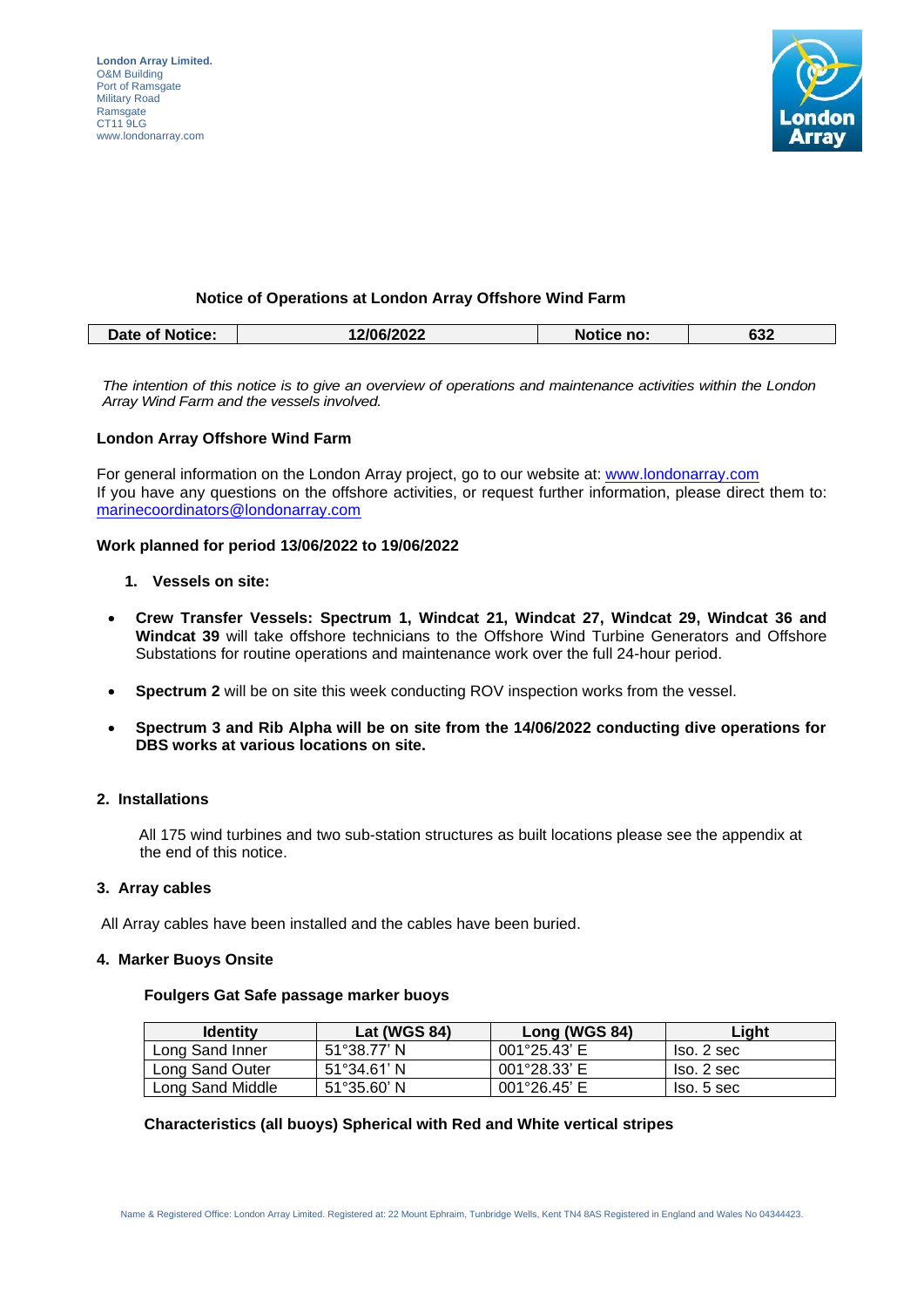## **5. Marker Buoys Offsite**

Reduced clearances at the Kentish Flats and BritNed cable crossings. A Notice to Mariners was issued by the Hydrographic Office regarding amendment of buoyage at Kentish Flats crossing and placing of an additional buoy at BritNed crossing.

• **Kentish Flats** Three special marks and a South Cardinal Mark have been installed to mark the four rock berms on the crossing of the Kentish Flats and London Array Export cable. At these crossings, the typical seabed level was -4m LAT. Due to the newly installed rock beam the depth in some areas is now -1.0m LAT.

Kentish Flats/London array cable crossings have marker buoys at the following locations:

 **51° 25.56N 001° 06.45E (KFSM1) 51° 25.00N 001° 06.44E (KFSM2) 51° 24.86N 001° 05.77E (KFSM3) 51° 25.41N 001° 05.69E (KFSM4)**

**BritNed** cable crossing (51° 28'.583N, 001° 17'.417E). At this crossing the seabed level varies: From -6.5m LAT to -9m LAT.

Due to the newly installed rock beam the depth in some areas is now -4m LAT.

A North Cardinal Buoy has been installed in the following position: - Named BRIT NORTH

51°28.718N 001° 17.50E North Cardinal Exhibiting Q light characteristic

#### **6. Relevant plans for current activity**

|   | <b>Name</b>                                              |
|---|----------------------------------------------------------|
| Α | Contractors' method statements and risk assessments      |
| B | <b>Marine Coordination Procedure</b>                     |
| C | Notices to Mariners issued                               |
|   | Marine Licence                                           |
|   | London Array Emergency Response Cooperation Plan (ERCOP) |

## **7. Safe distances within the Offshore Wind farm:**

• A 50m radius advisory caution zone is established around each wind turbine and offshore substation platform.

### **ALL VESSELS WISHING TO TRANSIT THROUGH THE LONDON ARRAY WIND FARM SHOULD MONITOR VHF CH16 AND MAKE EVERY EFFORT TO CONTACT LAL VESSELS ON SITE PRIOR TO ANY ENTRY.**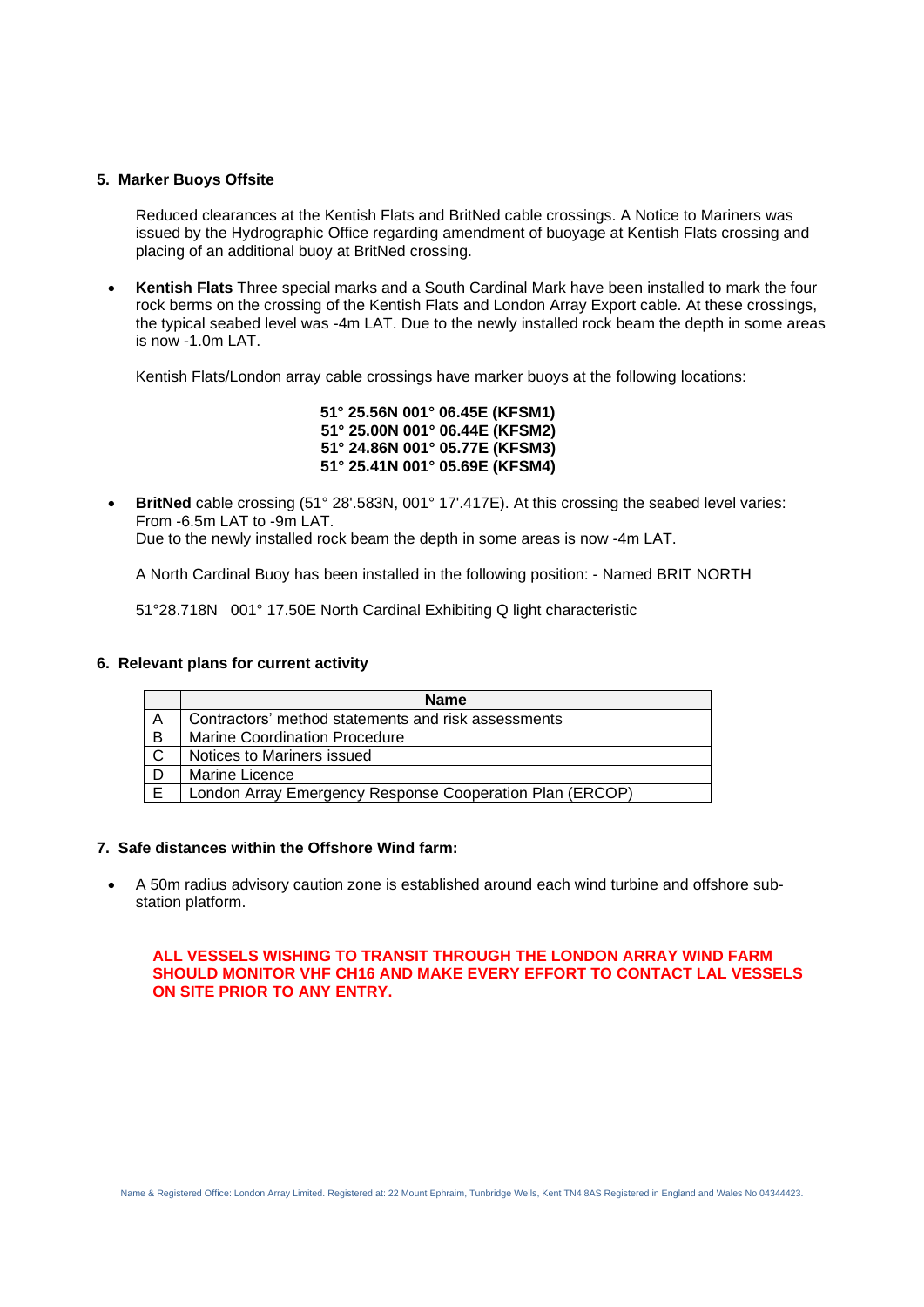# **8. Contact details**

All crew transfer vessels can be contacted on VHF Ch16

The address of the London Array Management office and O&M Management is:

London Array Limited. Operations and Maintenance Building, Port of Ramsgate, Military Road, Ramsgate, CT11 9LG, UK

The Marine Coordinators office is manned between 06:00 – 22:00 and can be contacted on Land line +44 (0)1843 855795 or via email: [marinecoordinators@londonarray.com](mailto:marinecoordinators@londonarray.com)

## **9. Latest Notice to Mariners applicable to London Array area.**

## **London Array Notices to Mariners:**

09/2020 rev 2 – Archaeological Exclusion Zone 10/2020 – Exposed Cables 01/2021 – Charted Wave Buoys 05/2022 – Diving Operations

#### **Port of London Notices to Mariners:**

None currently active for the London Array area.

#### **Trinity House Notice to Mariners:**

None currently active for the London Array area.

### **10. Distribution of this Notice**

The distribution of this notice is as per email recipient's header. If you are not the appropriate recipient of these notices, or do not wish to receive the notices in the future, please contact us at the address at the head of this notice or reply to this email.

#### **11. Attachments**

- As built locations of wind farm structures (At the end of this document)
- Lay out of wind farm. (At the end of this document)
- Vessel Matrix (Separate attachment to this e-mail)

Report made by:

Duty Marine Coordinator Email: [marinecoordinators@londonarray.com](mailto:marinecoordinators@londonarray.com) Land line: +44 (0)1843 855795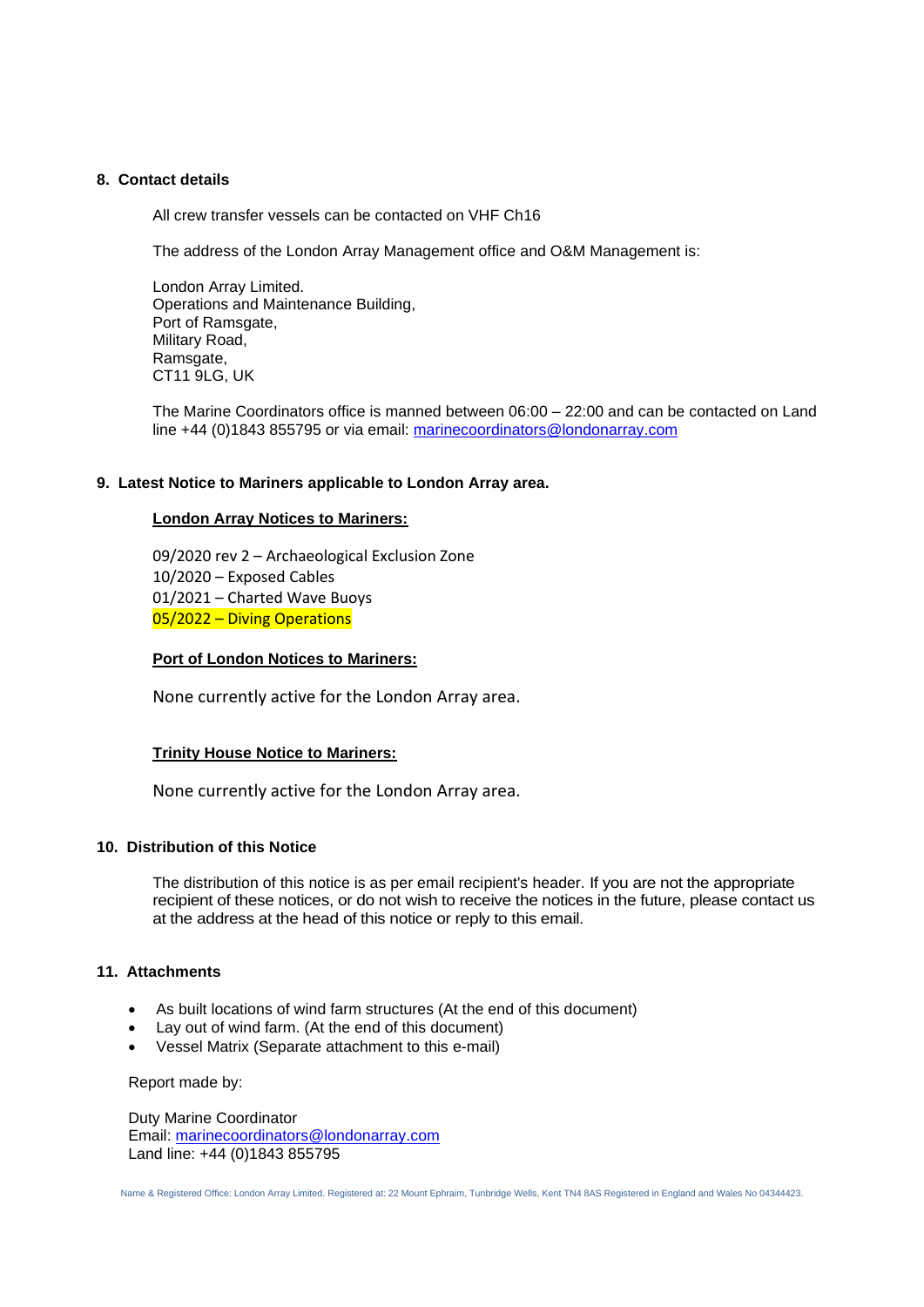| London Array WTG and Substations coordinates as built (WGS 84) |                              |                              |                        |                              |                              |                          |                              |                              |  |
|----------------------------------------------------------------|------------------------------|------------------------------|------------------------|------------------------------|------------------------------|--------------------------|------------------------------|------------------------------|--|
| <b>WTG</b>                                                     | Latitude                     | Longitude                    | <b>WTG</b>             | Latitude                     | Longitude                    | <b>WTG</b>               | Latitude                     | Longitude                    |  |
| A10                                                            | 51° 34.715'N                 | 01° 27.455'E                 | E18                    | 51° 38.183'N                 | 01° 26.331'E                 | 108                      | 51° 37.511'N                 | 01° 32.871'E                 |  |
| A11                                                            | 51° 34.925'N                 | 01° 27.018'E                 | F <sub>19</sub>        | 51° 38.413'N                 | 01° 25.904'E                 | 109                      | 51° 37.741'N                 | 01° 32.446'E                 |  |
| A12                                                            | 51° 35.174'N                 | 01° 26.607'E                 | F01                    | 51° 34.679'N                 | 01° 34.143'E                 | 110                      | 51° 37.971'N                 | 01° 32.020'E                 |  |
| A13                                                            | 51° 35.400'N                 | 01° 26.175'E                 | F02                    | 51° 34.909'N                 | 01° 33.716'E                 | 111                      | 51° 38.201'N                 | 01° 31.594'E                 |  |
| A14                                                            | 51° 35.634'N                 | 01° 25.755'E                 | F03                    | 51° 35.139'N                 | 01° 33.290'E                 | 112                      | 51° 38.431'N                 | 01° 31.168'E                 |  |
| A15                                                            | 51° 35.865'N                 | 01° 25.443'E                 | <b>F04</b>             | 51° 35.369'N                 | 01° 32.864'E                 | 113                      | 51° 38.662'N                 | 01° 30.742'E                 |  |
| <b>B08</b>                                                     | 51° 34.660'N                 | 01° 28.881'E                 | <b>F05</b>             | 51° 35.599'N                 | 01° 32.438'E                 | 114                      | 51° 38.892'N                 | 01° 30.316'E                 |  |
| <b>B09</b>                                                     | 51° 34.886'N                 | 01° 28.448'E                 | F06                    | 51° 35.834'N                 | 01° 32.004'E                 | 115                      | 51° 39.122'N                 | 01° 29.890'E                 |  |
| <b>B10</b>                                                     | 51° 35.121'N                 | 01° 28.029'E                 | F07                    | 51° 36.059'N                 | 01° 31.586'E                 | 116                      | 51° 39.352'N                 | 01° 29.464'E                 |  |
| <b>B11</b>                                                     | 51° 35.351'N                 | 01° 27.603'E                 | <b>F08</b>             | 51° 36.289'N                 | 01° 31.160'E                 | 117                      | 51° 39.582'N                 | 01° 29.038'E                 |  |
| <b>B12</b>                                                     | 51° 35.581'N                 | 01° 27.177'E                 | F <sub>09</sub>        | 51° 36.519'N                 | 01° 30.735'E                 | 118                      | 51° 39.812'N                 | 01° 28.612'E                 |  |
| <b>B13</b>                                                     | 51° 35.811'N                 | 01° 26.751'E                 | F <sub>10</sub>        | 51° 36.749'N                 | 01° 30.309'E                 | <b>119</b>               | 51° 40.042'N                 | 01° 28.186'E                 |  |
| <b>B15</b>                                                     | 51° 36.271'N                 | 01° 25.900'E                 | F11                    | 51° 36.988'N                 | 01° 29.896'E                 | 120                      | 51° 40.276'N                 | 01° 27.753'E                 |  |
| <b>B16</b>                                                     | 51° 36.501'N                 | 01° 25.473'E                 | F12                    | 51° 37.210'N                 | 01° 29.457'E                 | <b>JO6</b>               | 51° 37.452'N                 | 01° 34.282'E                 |  |
| <b>B17</b>                                                     | 51° 36.738'N                 | 01° 25.090'E                 | F13                    | 51° 37.440'N                 | 01° 29.031'E                 | <b>J07</b>               | 51° 37.681'N                 | 01° 33.856'E                 |  |
| <b>CO6</b><br>C07                                              | 51° 34.607'N<br>51° 34.837'N | 01° 30.302'E<br>01° 29.876'E | F14<br>F <sub>15</sub> | 51° 37.670'N<br>51° 37.900'N | 01° 28.605'E<br>01° 28.179'E | <b>J08</b><br><b>JO9</b> | 51° 37.918'N<br>51° 38.150'N | 01° 33.442'E<br>01° 33.019'E |  |
| CO8                                                            | 51° 35.085'N                 | 01° 29.418'E                 | F <sub>16</sub>        | 51° 38.130'N                 | 01° 27.753'E                 | <b>J10</b>               | 51° 38.380'N                 | 01° 32.593'E                 |  |
| C09                                                            | 51° 35.298'N                 | 01° 29.025'E                 | F17                    | 51° 38.360'N                 | 01° 27.327'E                 | J11                      | 51° 38.610'N                 | 01° 32.167'E                 |  |
| C10                                                            | 51° 35.528'N                 | 01° 28.599'E                 | F18                    | 51° 38.590'N                 | 01° 26.901'E                 | J12                      | 51° 38.840'N                 | 01° 31.741'E                 |  |
| C11                                                            | 51° 35.758'N                 | 01° 28.173'E                 | F <sub>19</sub>        | 51° 38.820'N                 | 01° 26.475'E                 | J13                      | 51° 39.070'N                 | 01° 31.315'E                 |  |
| C12                                                            | 51° 35.988'N                 | 01° 27.747'E                 | F20                    | 51° 39.050'N                 | 01° 26.048'E                 | J14                      | 51° 39.300'N                 | 01° 30.889'E                 |  |
| C13                                                            | 51° 36.220'N                 | 01° 27.324'E                 | G03                    | 51° 35.546'N                 | 01° 33.860'E                 | <b>J15</b>               | 51° 39.530'N                 | 01° 30.463'E                 |  |
| C <sub>14</sub>                                                | 51° 36.448'N                 | 01° 26.895'E                 | G04                    | 51° 35.776'N                 | 01° 33.434'E                 | <b>J16</b>               | 51° 39.760'N                 | 01° 30.037'E                 |  |
| C <sub>15</sub>                                                | 51° 36.678'N                 | 01° 26.469'E                 | G05                    | 51° 36.006'N                 | 01° 33.008'E                 | J17                      | 51° 39.990'N                 | 01° 29.611'E                 |  |
| C17                                                            | 51° 37.138'N                 | 01° 25.616'E                 | G06                    | 51° 36.244'N                 | 01° 32.601'E                 | <b>J18</b>               | 51° 40.220'N                 | 01° 29.185'E                 |  |
| C18                                                            | 51° 37.369'N                 | 01° 25.191'E                 | G07                    | 51° 36.466'N                 | 01° 32.156'E                 | <b>J19</b>               | 51° 40.451'N                 | 01° 28.759'E                 |  |
| C19                                                            | 51° 37.599'N                 | 01° 24.765'E                 | G08                    | 51° 36.701'N                 | 01° 31.757'E                 | <b>J20</b>               | 51° 40.681'N                 | 01° 28.332'E                 |  |
| <b>D04</b>                                                     | 51° 34.554'N                 | 01° 31.724'E                 | G09                    | 51° 36.927N'                 | 01° 31.305'E                 | K11                      | 51° 39.017'N                 | 01° 32.736'E                 |  |
| <b>D05</b>                                                     | 51° 34.784'N                 | 01° 31.298'E                 | G10                    | 51° 37.151'N                 | 01° 30.871'E                 | K12                      | 51° 39.257'N                 | 01° 32.292'E                 |  |
| <b>D06</b>                                                     | 51° 35.015'N                 | 01° 30.872'E                 | G11                    | 51° 37.390'N                 | 01° 30.446'E                 | K13                      | 51° 39.477'N                 | 01° 31.885'E                 |  |
| <b>D07</b>                                                     | 51° 35.247'N                 | 01° 30.433'E                 | G12                    | 51° 37.617'N                 | 01° 30.027'E                 | K14                      | 51° 39.707'N                 | 01° 31.458'E                 |  |
| <b>D08</b><br>D <sub>09</sub>                                  | 51° 35.475'N                 | 01° 30.021'E                 | G13<br>G14             | 51° 37.847'N                 | 01° 29.601'E                 | K <sub>15</sub><br>K16   | 51° 39.954'N                 | 01° 30.995'E                 |  |
| D <sub>10</sub>                                                | 51° 35.705'N<br>51° 35.935'N | 01° 29.595'E<br>01° 29.169'E | G15                    | 51° 38.077'N<br>51° 38.307'N | 01° 29.176'E<br>01° 28.749'E | K17                      | 51° 40.167'N<br>51° 40.402'N | 01° 30.607'E<br>01° 30.164'E |  |
| D11                                                            | 51° 36.170'N                 | 01° 28.733'E                 | G16                    | 51° 38.537'N                 | 01° 28.323'E                 | K18                      | 51° 40.621'N                 | 01° 29.773'E                 |  |
| D12                                                            | 51° 36.395'N                 | 01° 28.317'E                 | G17                    | 51° 38.768'N                 | 01° 27.897'E                 | K19                      | 51° 40.858'N                 | 01° 29.328'E                 |  |
| D13                                                            | 51° 36.625'N                 | 01° 27.891'E                 | G18                    | 51° 39.006'N                 | 01° 27.482'E                 | K20                      | 51° 41.100'N                 | 01° 28.879'E                 |  |
| D <sub>14</sub>                                                | 51° 36.855'N                 | 01° 27.465'E                 | G19                    | 51° 39.228'N                 | 01° 27.045'E                 | L <sub>11</sub>          | 51° 39.424'N                 | 01° 33.306'E                 |  |
| D <sub>15</sub>                                                | 51° 37.086'N                 | 01° 27.039'E                 | G20                    | 51° 39.458'N                 | 01° 26.619'E                 | L12                      | 51° 39.654'N                 | 01° 32.880'E                 |  |
| D16                                                            | 51° 37.316'N                 | 01° 26.613'E                 | H04                    | 51° 36.183'N                 | 01° 34.004'E                 | L13                      | 51° 39.862'N                 | 01° 32.455'E                 |  |
| D17                                                            | 51° 37.535'N                 | 01° 26.206'E                 | H <sub>05</sub>        | 51° 36.413'N                 | 01° 33.579'E                 | L14                      | 51° 40.114'N                 | 01° 32.028'E                 |  |
| D <sub>19</sub>                                                | 51° 38.006'N                 | 01° 25.335'E                 | <b>H06</b>             | 51° 36.644'N                 | 01° 33.152'E                 | L15                      | 51° 40.345'N                 | 01° 31.602'E                 |  |
| D <sub>20</sub>                                                | 51° 38.024'N                 | 01° 24.612'E                 | H07                    | 51° 36.857'N                 | 01° 32.766'E                 | L16                      | 51° 40.575'N                 | 01° 31.176'E                 |  |
| E02                                                            | 51° 34.501'N                 | 01° 33.146'E                 | <b>H08</b>             | 51° 37.104'N                 | 01° 32.301'E                 | L17                      | 51° 40.805'N                 | 01° 30.750'E                 |  |
| E03                                                            | 51° 34.732'N                 | 01° 32.720'E                 | H09                    | 51° 37.334'N                 | 01° 31.876'E                 | L18                      | 51° 41.035'N                 | 01° 30.324'E                 |  |
| E04                                                            | 51° 34.962'N                 | 01° 32.294'E                 | H <sub>10</sub>        | 51° 37.564'N                 | 01° 31.450'E                 | L <sub>19</sub>          | 51° 41.265'N                 | 01° 29.899'E                 |  |
| E05                                                            | 51° 35.192'N                 | 01° 31.868'E                 | H <sub>11</sub>        | 51° 37.794'N                 | 01° 31.023'E                 | L20                      | 51° 41.481'N                 | 01° 29.523'E                 |  |
| E06                                                            | 51° 35.422'N                 | 01° 31.442'E                 | H <sub>12</sub>        | 51° 38.024'N                 | 01° 30.598'E                 | M14                      | 51° 40.473'N                 | 01° 32.617'E                 |  |
| E07                                                            | 51° 35.652'N                 | 01° 31.016'E                 | H13                    | 51° 38.254'N                 | 01° 30.172'E                 | M15                      | 51° 40.752'N                 | 01° 32.173'E                 |  |
| E08<br>E09                                                     | 51° 35.882'N<br>51° 36.112'N | 01° 30.590'E<br>01° 30.165'E | H14<br>H <sub>15</sub> | 51° 38.484'N<br>51° 38.714'N | 01° 29.746'E<br>01° 29.319'E | M16<br>M17               | 51° 40.982'N<br>51° 41.212'N | 01° 31.747'E<br>01° 31.320'E |  |
| E10                                                            | 51° 36.330'N                 | 01° 29.727'E                 | H <sub>16</sub>        | 51° 38.945'N                 | 01° 28.894'E                 | M18                      | 51° 41.428'N                 | 01° 30.864'E                 |  |
| E11                                                            | 51° 36.573'N                 | 01° 29.313'E                 | H <sub>17</sub>        | 51° 39.192'N                 | 01° 28.435'E                 | M19                      | 51° 41.672'N                 | 01° 30.468'E                 |  |
| E <sub>12</sub>                                                | 51° 36.802'N                 | 01° 28.886'E                 | H18                    | 51° 39.405'N                 | 01° 28.041'E                 | M20                      | 51° 41.902'N                 | 01° 30.042'E                 |  |
| E13                                                            | 51° 37.033'N                 | 01° 28.461'E                 | H <sub>19</sub>        | 51° 39.626'N                 | 01° 27.631'E                 | <b>Sub Stations</b>      |                              |                              |  |
| E14                                                            | 51° 37.263'N                 | 01° 28.035'E                 | H20                    | 51° 39.865'N                 | 01° 27.190'E                 | SS1                      | 51° 37.815'N                 | 01° 26.209'E                 |  |
| E15                                                            | 51° 37.493'N                 | 01° 27.609'E                 | 105                    | 51° 36.845'N                 | 01° 34.146'E                 | SS <sub>2</sub>          | 51° 36.148'N                 | 01° 32.085'E                 |  |
| E16                                                            | 51° 37.723'N                 | 01° 27.183'E                 | 106                    | 51° 37.051'N                 | 01° 33.723'E                 |                          | <b>Met Mast</b>              |                              |  |
| E17                                                            | 51° 37.953'N                 | 01° 26.757'E                 | 107                    | 51° 37.281'N                 | 01° 33.297'E                 | ΜМ                       | 51° 35.640'N                 | 01° 23.138'E                 |  |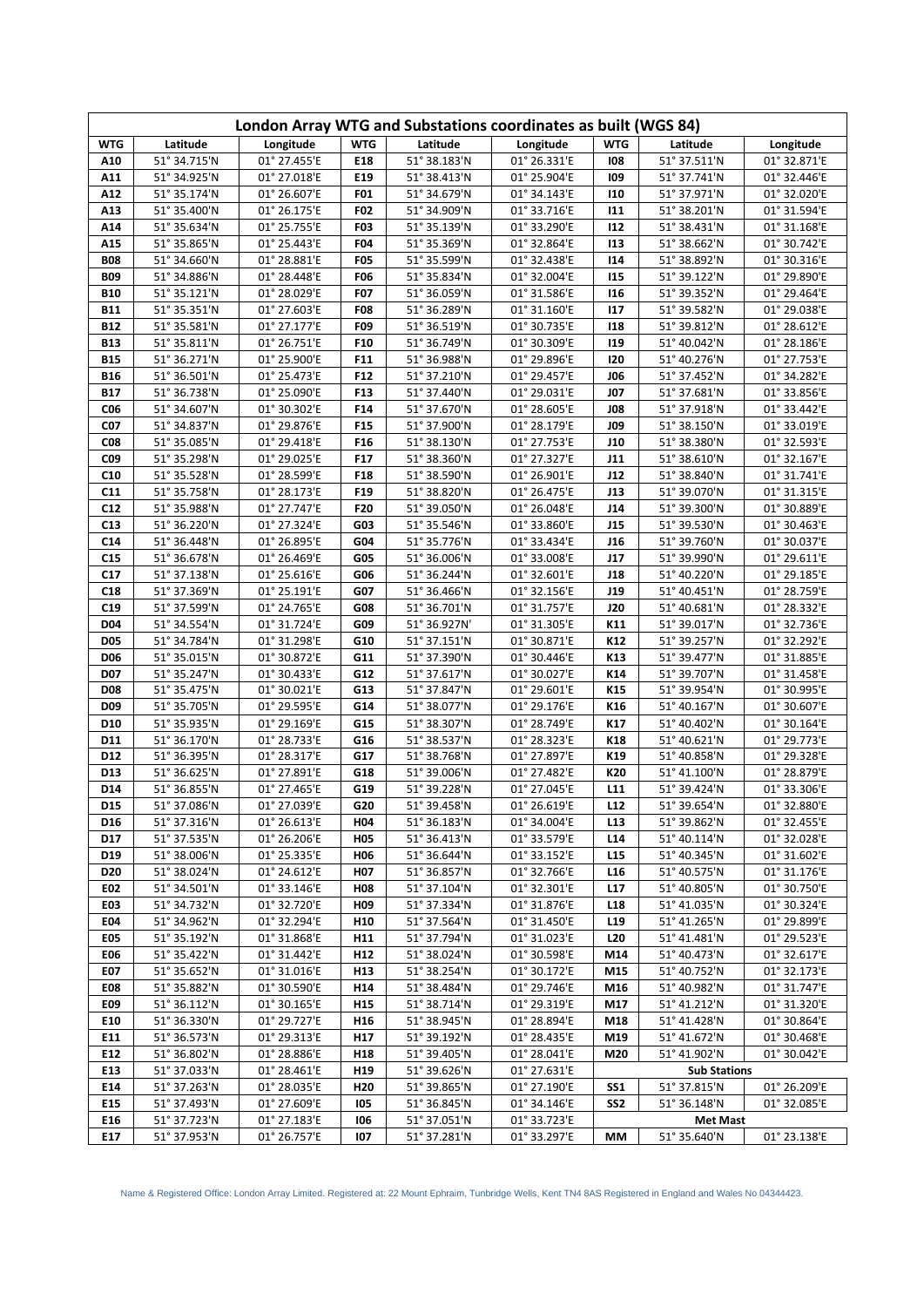

Name & Registered Office: London Array Limited. Registered at: 22 Mount Ephraim, Tunbridge Wells, Kent TN4 8AS Registered in England and Wales No 04344423.